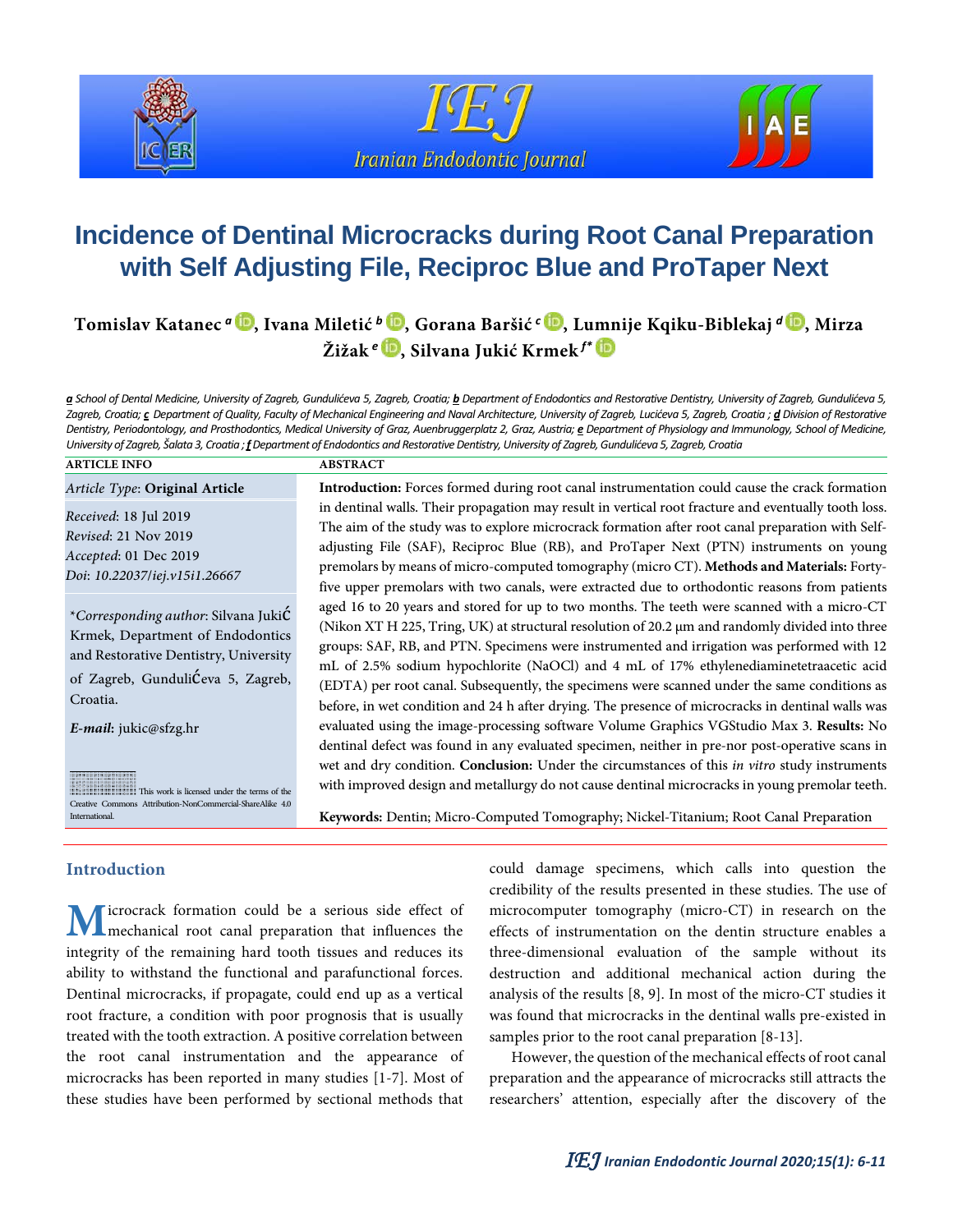influence of microcracks' on the prognosis of teeth that have undergone periapical surgery [14]. Furthermore, there are methodological issues with the microcrack studies (such as the conditions of sample storage, the presence of moisture during the micro-CT scanning, and the age of the specimens) that could influence the results [8, 15].

Over time, manufacturers have offered root canal instrument made of improved alloys and design features that should minimize the appearance of microcracks. The Selfadjusting File (SAF) system (ReDent Nova, Berlin, Germany) with its Pre-SAF system for the preparation of the glide path, is one of these new systems [16]. The SAF is a hollow, flexible instrument that abrades the dentinal walls with nickeltitanium lattice at vibrational kinematics. The Reciproc Blue (WDV, Munich, Germany) instrument is made of the blue nickel-titanium (NiTi) alloy, a new version of Reciproc that is used in reciprocating movement [17]. ProTaper Next (Dentsplay Maillefer, Ballaigues, Switzerland) is a new generation of rotary instruments with a rectangular crosssection and off-centre rotation that is responsible for the snake-like movements inside the root canal with full rotational kinematics [18].

Considering all above mentioned, this study is undertaken in order to clarify some methodological issues, sample selection and its storage, the influence of moist during examination on visibility of dentinal defects and the influence of newly developed instruments on dentinal wall integrity. The purpose of this *in vitro* study is to evaluate the effects of three new endodontic instrumentation systems with different kinematics together with their glide path instruments on the incidence of microcrack formation on young premolar teeth by means of micro computed tomography in wet condition and 24 h after drying.

#### **Materials and Methods**

#### *Specimen selection and preparation*

A total of 85 maxillary intact human upper premolars extracted due to orthodontic reasons at the Department of Oral Surgery from patients aged 16 to 20 were used for the study. The study was approved by the Ethical Committee of the Dental School (approval no. 05-11/2016).

The teeth were disinfected over 24 h at 4ºC in 1% chloramine and were subsequently transferred to the saline solution up to two months before micro-CT scans. All the teeth were visually inspected under the stereomicroscope with magnification of 12× to exclude those with open apices, those that were root fractured

during the extractions and pre-existing dentinal defects. The specimens were decoronated using a diamond disc to standardize the working length about 12 mm. Apical patency was checked by inserting a #10 file (C-Pilot, VDW, Munich, Germany).

Preliminary low-resolution isotropic prescans were performed to evaluate the canal anatomy using an industrial micro-CT (Nikon XT H 225, Nikon Metrology, Tring, UK) with a target focal size of 0.7  $\mu$ m, as well as a 400×300-mm, 14-bit flat panel detector with a 127-µm pixel size.

The periodontal ligament was simulated by a thin layer of polysiloxane impression material (Xantopren VL plus; Heraeus Kulzer, Hanau, Germany) on the root surface and the samples were embedded in blocks made of acrylic resin [19].

Based on an analysis of 3D models of these prescans, only two-rooted teeth with one canal (Vertucci type I) or singlerooted teeth of Vertucci type II had been selected for the study. A total of 45 teeth were selected and scanned at geometrical magnification of 6.3, which yielded a structural resolution of 20.2 µm. All teeth were scanned at X-ray energy of 110 kV and X-ray tube current of 140 μA with a 0.1 mm Cu filter, using 1440 projections at an exposure time of 333 ms. Beam hardening was reduced using a Hanning filter. Noise was reduced using a median filter, and surface detection was performed using an adaptive search algorithm (Volume Graphics VGStudio Max 3; GmbH, Heidelberg, Germany).

Samples were randomly assigned into three groups of 15 teeth each according the instrumentation technique: Self-Adjusting File (SAF), Reciproc Blue (RB), and ProTaper Next (PTN).

#### *Root canal treatment*

All specimens were prepared under a dental operating microscope (Zeiss Extaro 300, Oberkochen, Germany) at 16× magnification.

For the SAF group (vibration kinematics), the glide path was created using the Pre-SAF set of instruments (ReDent Nova, Berlin, Germany). The coronal part of the root canal was prepared with the Pre-SAF OS (orifice shaper, sized #40/0.10) at 650 rpm and torque 1.5 Ncm. Consequently, the Pre-SAF 1 (sized #15/0.02) at 500 rpm and torque 1 Ncm and the Pre-SAF 2 (sized #20/0.04) at 500 rpm and torque 1.5 Ncm were used to the working length.

A specially designed RDT3 handpiece-head that converts the rotation motion in vibration, mounted on the EndoStation (ReDent and Acteon, Berlin, Germany) equipped with a peristaltic pump, was used for canal preparation with SAF instrument 1.5 mm in diameter at frequency of 5000 vibrations per minute and amplitude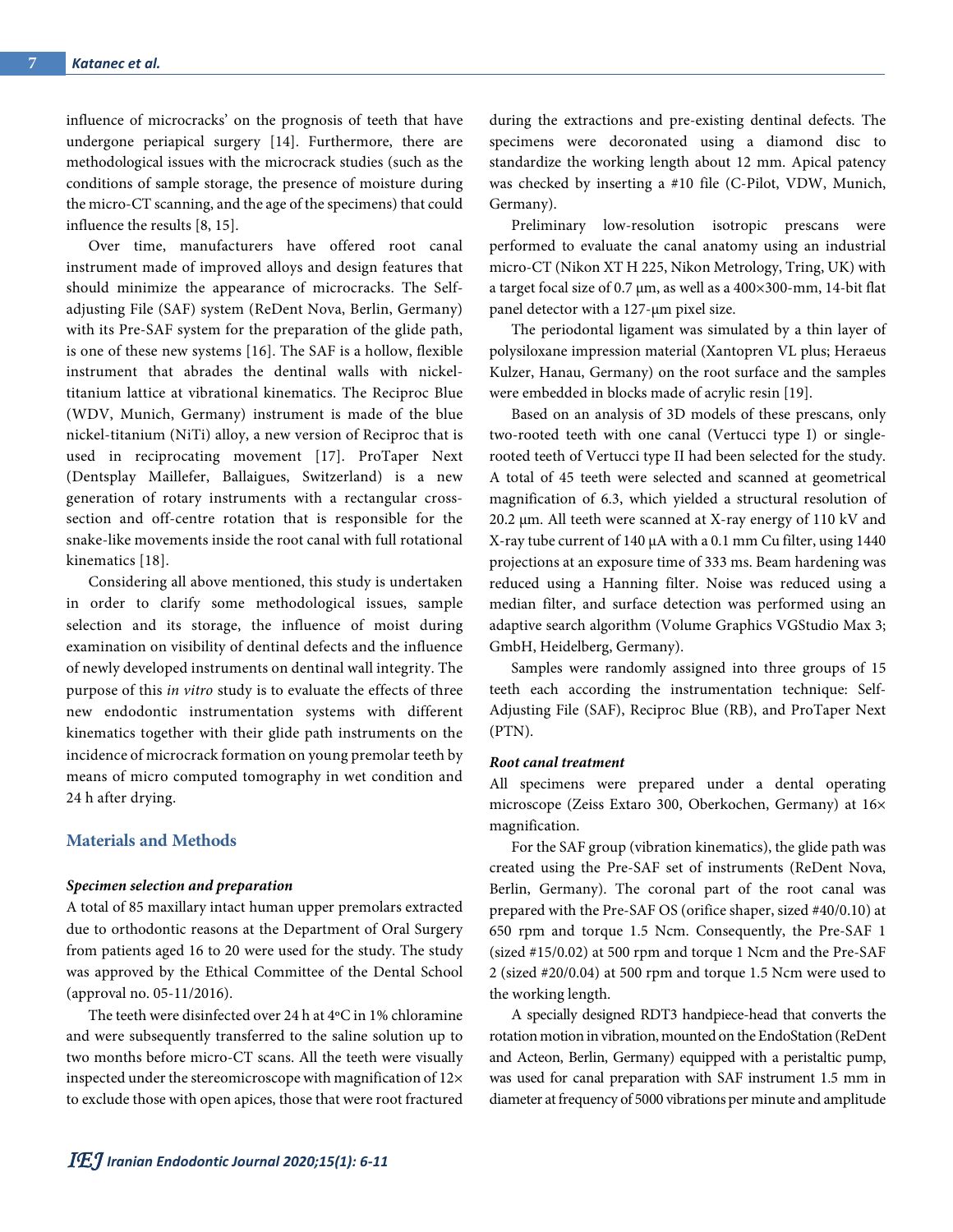

*Figure 1.* Micro-computed tomography images of specimen instrumented with: Self adjusting file; *A*) Before; *B*) After the treatment ; *C*) After the 24 h of drying; Reciproc Blue ; *D*) Before; *E*) After the treatment and; *F*) After the 24 h of drying; ProTaper Next; *G*) Before; *H*) After the treatment; *I*) After the 24 h of drying

of 0.4 mm. The SAF instrument was inserted into the canal and operated with pecking motions to the working length for a total of four minutes. First, the canals were simultaneously irrigated through the hollow instrument with 2.5% NaOCl at a flow rate of 4 mL/min for two minutes. This was followed by one minute of irrigation with 2 mL of 17% ethylenediaminetetraacetic acid (EDTA) by use of a syringe and needle.

In the last min, canals were irrigated with sodium hypochlorite (NaOCl). The total volume of NaOClwas 12 mL per canal. In the RB group (reciprocation kinematics), a Reciproc Gold motor (WDV, Munich, Germany) set at 10 cycles of reciprocation per second was used for the glide path creation with R-Pilot (WDV, Munich, Germany) and for consequent root canal preparation with Reciproc Blue 25 with the same pecking in-and-out motions repeated until the working length was reached. During instrumentation, each canal was irrigated with 10 mL of 2.5% NaOCl, and final irrigation was performed with 2 mL of 17% EDTA.

The glide path in the PTN group (full rotary kinematics) was created with ProGlider (300 rpm, 2.5 Ncm) (Dentsplay Maillefer, Ballaigues, Switzerland) at a speed of 300 rpm with torque control set at 2.5 Ncm. Light apical pressure motions were applied until the full working length was reached. After that, ProTaper Next X1 and subsequently ProTaper Next X2 were each used in a brushing motion at a speed of 300 rpm with torque set at 4 Ncm to progress apically until reaching the working length. The instruments were driven by an X-Smart (Dentsply Maillefer) endodontic motor.

During instrumentation, each canal was irrigated with 10 mL of 2.5% NaOCl, and final irrigation was performed with 2 mL of 17% EDTA and 2 mL of 2.5% NaOCl to match the irrigation protocol used in previous groups.

After the root canal preparation, post-operative scans were performed in the same specimen positions and with the same micro-CT parameters as the first scan.

In order to check the influence of the moisture on visibility of microcracks, specimens were kept in dry conditions for 24 h and then scanned for the third time.

Two calibrated, blinded examiners evaluated the crosssectional images using the image-processing software Volume Graphics VGStudio Max 3. The roots were divided into cervical, middle, and apical parts. Radiolucent lines present in the micro-CT sections would be categorized as microcracks. If the microcracks had been observed on post-operative scans, the corresponding pre-operative scan would have been analyzed to exclude pre-existing defects. In doubtful slices, the crosssectional images were re-examined until an agreement was reached. For the purpose of validation of the screening process, the samples were analyzed again in two-week intervals.

#### **Results**

After analysing 45 specimens with approximately 800 transverse cross-sections per tooth before and after root canal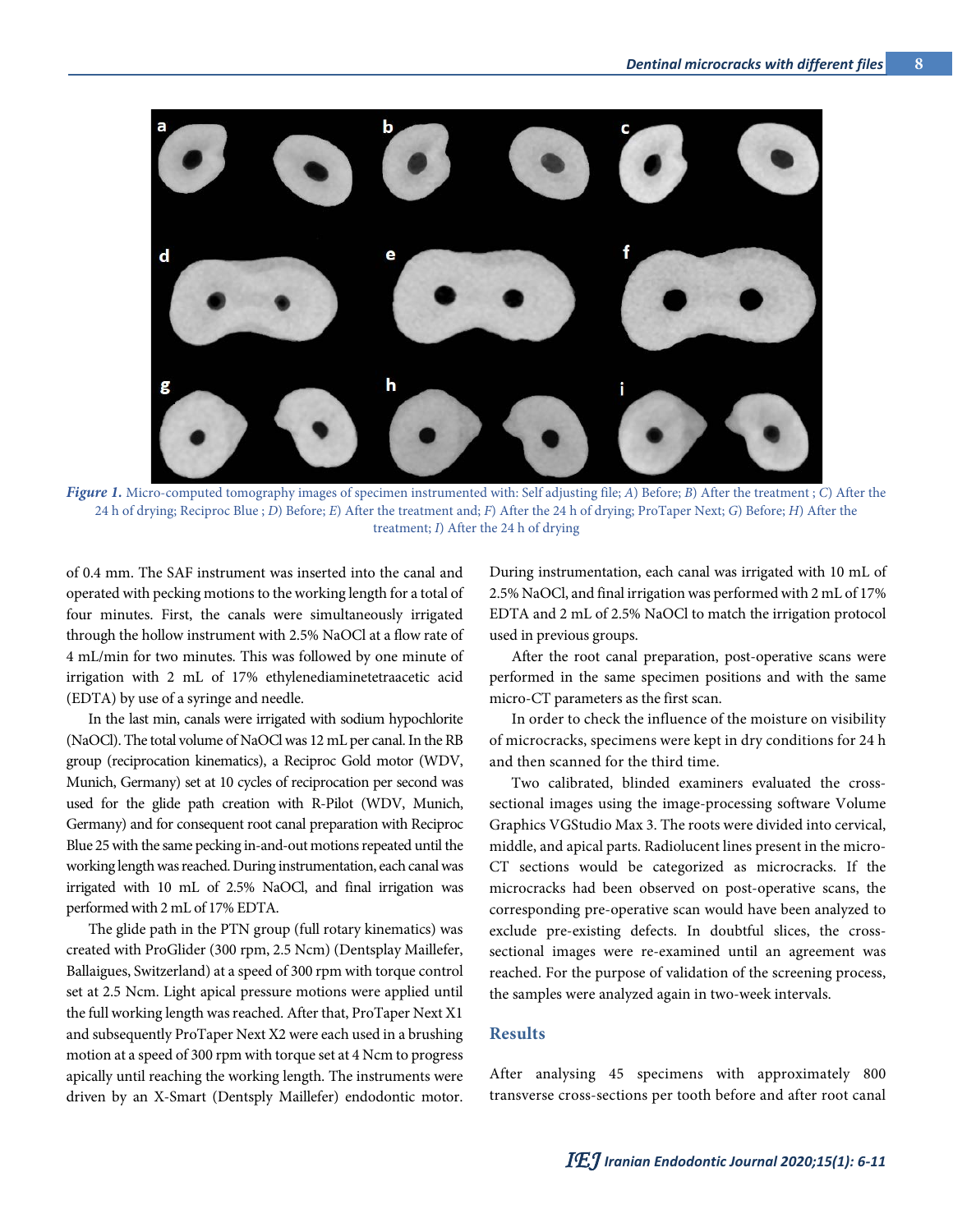instrumentation, no microcracks in the cervical, middle, or apical parts of the root were found on a single specimen. Moreover, 24 h drying period did not reveal any microcracks formation. Figure 1 is showing middle cross-sections of specimen from each group before, after root canal treatment and after 24 h of drying.

# **Discussion**

This micro-CT study did not reveal dentinal defects in any specimen prior and after the root canal preparation with three tested systems of different kinematics: vibration, reciprocation and continuous rotation, which is in line with most of micro-CT studies where the authors did not find new microcrack formations after root canal preparation [11-13]. Nondestructive micro-CT method could be assumed as gold standard for dentinal microcrack studies because it enables comparison of each sample before and after experimental procedures, thus making the samples to control themselves and eliminating the possibility of false positive results [9]. In contrast, the sectional methods, in which the sample is mechanically sliced and then, with or without a contrast medium, observed with the aid of magnification devices, have a possibility to induce dentinal defects by the sectional procedure itself. Most of those studies, showed an increased occurrence of microcracks after root canal preparation, especially those rotary ones [1, 2, 6, 20-23]. Apart from the nature of analytic method, the differences in results between this and other studies could be attributed to many factors affecting the outcome of the experiment such as sample selection, storage condition and tested instruments.

Despite the quite conclusive negative results of micro-CT studies about correlation between the root canal preparation and occurrence of microcracks [10-13], this topic is still current, especially after having concluded that there could be an insufficient sensitivity of the micro-CT assay and interference of moisture during the analysis, which could lead to doubtful results [8, 15, 24]. In the beginning of dentinal microcrack formation, there is no separation of the fragments, and it is questionable whether the resolution of some micro-CT devices is sufficient to detect such phenomena. In this study, the samples were scanned at a resolution of 20.6 μm and drying of specimens was performed in order to allow visualisation of possible microcracks, unnoticed due to presence of the moisture [15].

Numerous studies do not consider the age of the patient as a criterion for inclusion, yet it is known that the physical and mechanical properties of teeth changes with age [25-28]. In this study, teeth were extracted for orthodontic reasons from patients aged 16 to 20 years, which partly explains the absence of microcracks on scanned specimens prior to the instrumentation. In addition, the elasticity of the young bones and the attentive work of the surgeon during the extraction reduced the possibility of mechanical dentin damage, and the short, maximal two-month time period between extraction and experiment further contributed to this finding. Although most of micro-CT studies revealed the occurrence of microcracks before the endodontic procedure itself, in an *insitu* study, De-Deus *et al*. [12] found that there was a lack of microcracks on teeth that were not endodontically treated and concluded that microcrack findings prior to the treatment of the canal were the result of extraction forces or tooth preservation conditions. In the research on extracted teeth that were not endodontically treated in the younger population, 3.7% of the teeth were found to have pre-existing microcracks, and in the elderly, 8.3% had microcracks defects [29].

Post-mortem changes in dentinal structures could greatly influence the results of *in vitro* studies and an important issue of dentinal defects studies that should be discussed is the sample storage conditions such as time period between extraction and the experimental procedure, and immersion solution. Microhardness of dentin is in an acceptable range if stored up to two months in de-ionized water [30], and this time the frame was selected as a maximal period of storage for this study. Although many dentinal defects studies used purified filtrated or distilled water for the preservation of extracted teeth [1, 6, 21, 23, 31], the immersion media used in this study was saline solution, resembling the natural environment in the body.

In this study, during root canal instrumentation with the above-mentioned systems, no new microcracks were found. All procedures recommended by the manufacturer were followed, including preflaring for SAF and glide path formation with the corresponding instruments for all three systems. In each sample, 12 mL of 2.5% sodium hypochlorite and 4 mL of 17% EDTA were used per canal. Although all these procedures affect the structure of the remaining dentin, they did not cause any microcrack formation.

The absence of dentinal defects in this research can also be partly explained by the improvement of alloys and the design of the instruments. SAF is an elastic instrument with mesh lattice that produces uniform forces on the root canal walls, and the root canal walls are prepared with the abrasive surface of nickel-titanium petals and vibration kinematics [32]. The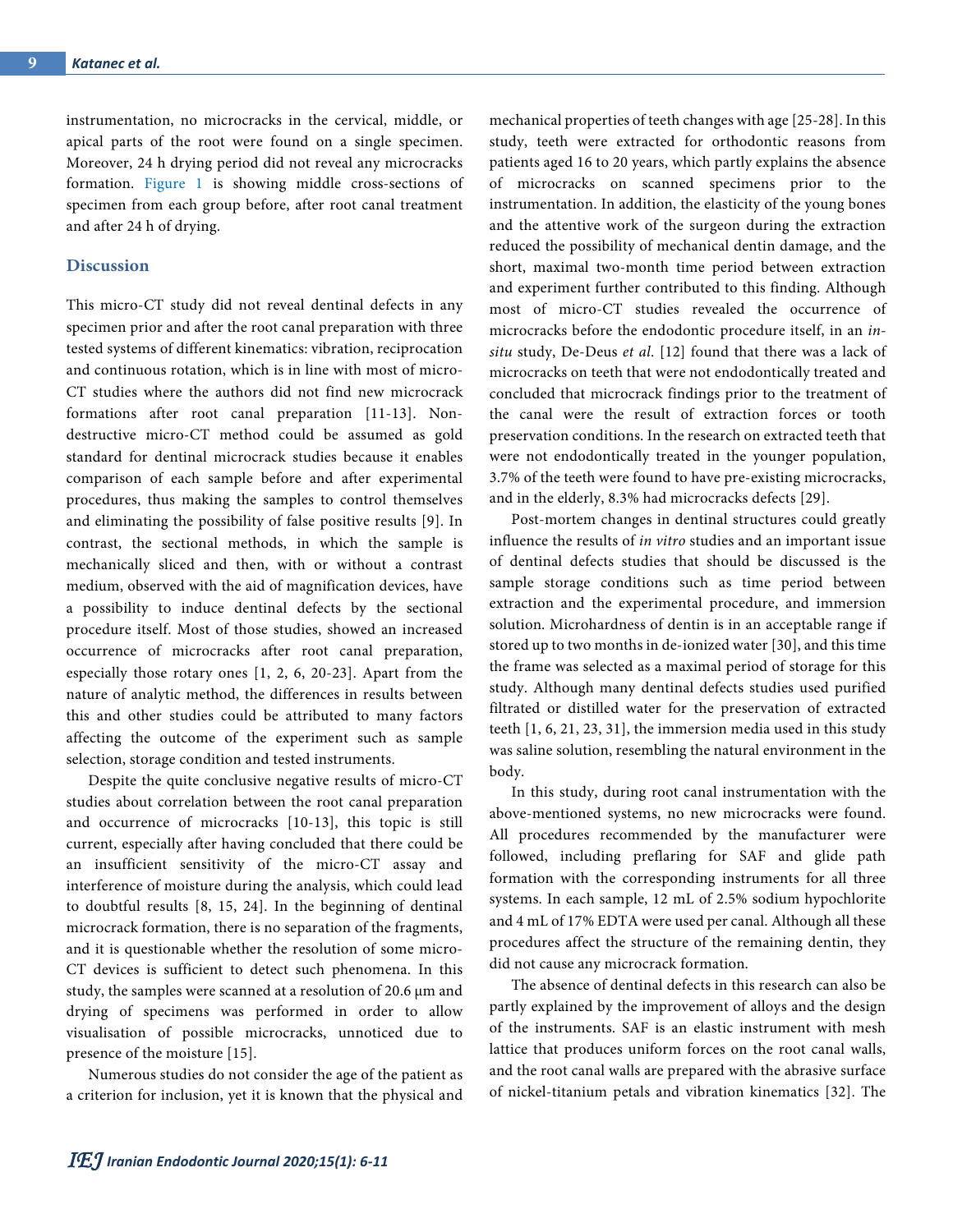absence of microcracks with SAF in this research are consistent with the findings of sectional [33, 34] and micro-CT [11] studies, but in contrast with study of Hin *et al.* [35] who in his sectional study found microcracks in 10% of specimens treated with SAF. These contradictory results, particularly in sectional methods, could be explained by inconsistency of the used method. One of factors that could greatly influence the results, the age of the teeth donor [25, 27], is not reported, as well as the storage condition and the time passed between the extraction and experiment.

Reciproc Blue instruments made of a nickel-titanium alloy that undergoes an innovative thermal process are more flexible with increased cyclic fatigue resistance [36]. Although there are many studies on the occurrence of microcracks in samples treated with Reciproc [3, 4, 11, 22], no such data are currently available on the newer Reciproc Blue instrument. ProTaper Next is made of new M-Wire, an elastic nickel-titanium alloy. Its eccentric design of cutting edges allows snake-like movements in the canal and enables smaller, simultaneous points of contact of the instrument edges with the canal walls, resulting in less stress on the canal walls. Although sectional study has shown a higher incidence of microcracks in the ProTaper Next system (26% of roots) than in Hand files group (6.7%) [37], the micro-CT study did not reveal a causal relationship between canal preparation with ProTaper Next and new dentinal microcrack formation [31].

#### **Conclusion**

Based on the results obtained in this *in vitro* study, root canal instrumentation with Self-adjusting File, Reciproc Blue, and ProTaper Next cannot be associated with the appearance of microcracks in the root canal walls of young patients' teeth. Further research with samples of a different age or tooth types is needed to draw a more precise conclusion on the influence of mechanical instrumentation on the integrity of root canal walls'.

# **Acknowledgment**

This study is funded by Croatian Science Foundation, "Investigation and development of new micro and nanostructure bioactive materials in dental medicine" BIODENTMED IP-2018-01-1719

Conflict of Interest: 'None declared'.

### **References**

- 1. Burklein S, Tsotsis P, Schafer E. Incidence of dentinal defects after root canal preparation: reciprocating versus rotary instrumentation. J Endod. 2013;39(4):501-4.
- 2. Aydin U, Aksoy F, Karataslioglu E, Yildirim C. Effect of ethylenediaminetetraacetic acid gel on the incidence of dentinal cracks caused by three novel nickel-titanium systems. Aust Endod J. 2015;41(3):104-10.
- 3. Li ML, Liao WL, Cai HX. A micro-computed tomographic evaluation of dentinal microcrack alterations during root canal preparation using single-file Ni-Ti systems. Exp Ther Med. 2018;15(1):494-9.
- 4. Ustun Y, Aslan T, Sagsen B, Kesim B. The effects of different nickeltitanium instruments on dentinal microcrack formations during root canal preparation. Eur J Dent. 2015;9(1):41-6.
- 5. Shemesh H, Bier CA, Wu MK, Tanomaru-Filho M, Wesselink PR. The effects of canal preparation and filling on the incidence of dentinal defects. Int Endod J. 2009;42(3):208-13.
- 6. Kansal R, Rajput A, Talwar S, Roongta R, Verma M. Assessment of dentinal damage during canal preparation using reciprocating and rotary files. J Endod. 2014;40(9):1443-6.
- 7. Bahrami P, Scott R, Galicia JC, Arias A, Peters OA. Detecting Dentinal Microcracks Using Different Preparation Techniques: An In Situ Study with Cadaver Mandibles. J Endod. 2017;43(12):2070-3.
- 8. De-Deus G, Belladonna FG, Silva EJ, Souza EM, Versiani MA. Critical appraisal of some methodological aspects of using micro-CT technology in the study of dentinal microcracks in endodontics. Int Endod J. 2016;49(2):216-9.
- 9. de Oliveira BP, Camara AC, Duarte DA, Heck RJ, Antonino ACD, Aguiar CM. Micro-computed Tomographic Analysis of Apical Microcracks before and after Root Canal Preparation by Hand, Rotary, and Reciprocating Instruments at Different Working Lengths. J Endod. 2017;43(7):1143-7.
- 10. De-Deus G, Belladonna FG, Souza EM, Silva EJ, Neves Ade A, Alves H, Lopes RT, Versiani MA. Micro-computed Tomographic Assessment on the Effect of ProTaper Next and Twisted File Adaptive Systems on Dentinal Cracks. J Endod. 2015;41(7):1116-9.
- 11. Bayram HM, Bayram E, Ocak M, Uygun AD, Celik HH. Effect of ProTaper Gold, Self-Adjusting File, and XP-endo Shaper Instruments on Dentinal Microcrack Formation: A Micro-computed Tomographic Study. J Endod. 2017;43(7):1166-9.
- 12. De-Deus G, Silva EJ, Marins J, Souza E, Neves Ade A, Goncalves Belladonna F, Alves H, Lopes RT, Versiani MA. Lack of causal relationship between dentinal microcracks and root canal preparation with reciprocation systems. J Endod. 2014;40(9):1447-50.
- 13. De-Deus G, Cesar de Azevedo Carvalhal J, Belladonna FG, Silva E, Lopes RT, Moreira Filho RE, Souza EM, Provenzano JC, Versiani MA. Dentinal Microcrack Development after Canal Preparation: A Longitudinal in Situ Micro-computed Tomography Study Using a Cadaver Model. J Endod. 2017;43(9):1553-8.
- 14. Tawil PZ, Saraiya VM, Galicia JC, Duggan DJ. Periapical microsurgery: the effect of root dentinal defects on short- and longterm outcome. J Endod. 2015;41(1):22-7.